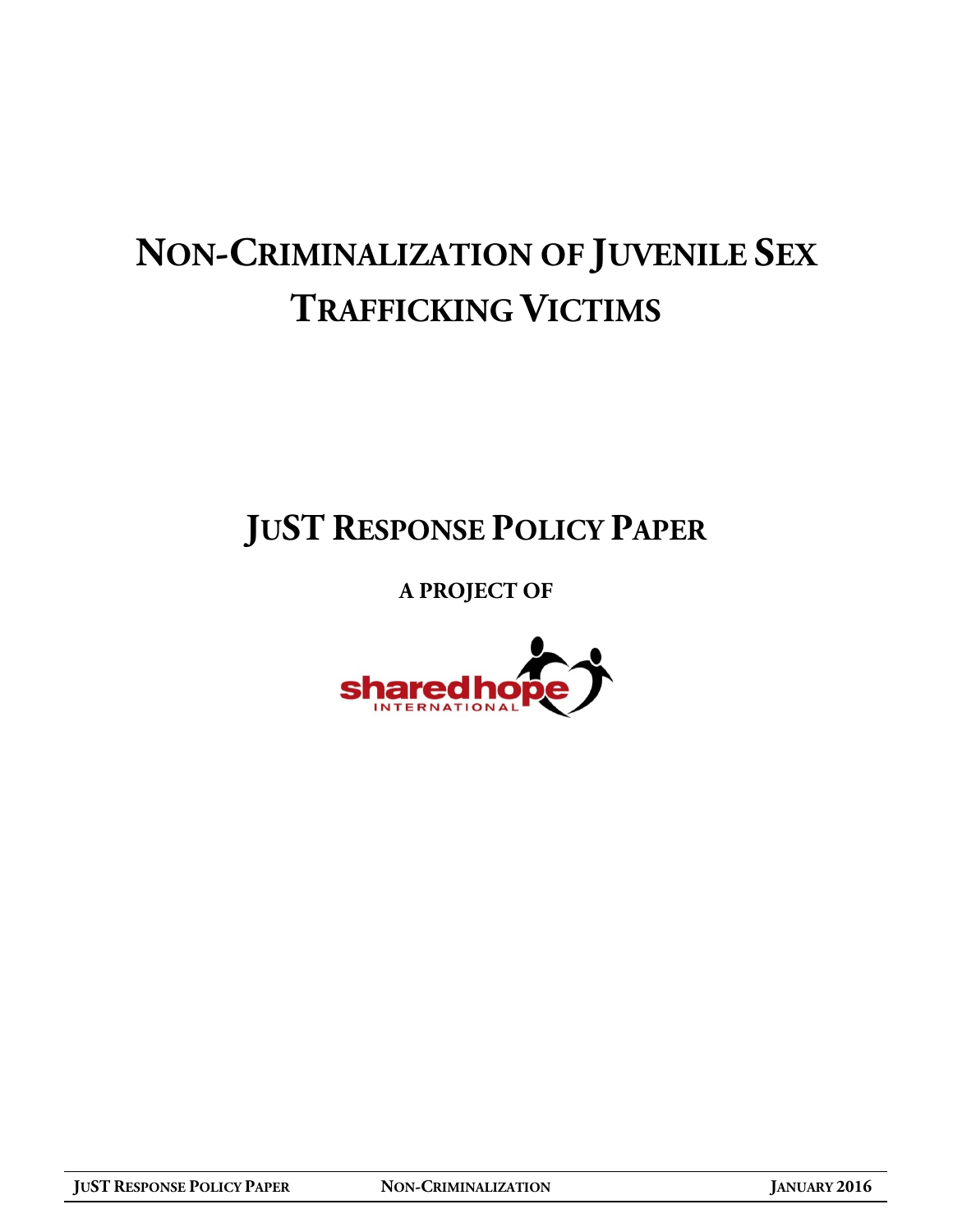*"Nobody uses the term, 'ex-porn star' for someone who was abused by [child] pornography. Why do we use the term, 'exprostitute'?"*

> <span id="page-1-6"></span><span id="page-1-5"></span>-A survivor of child sex trafficking referencing use of the word "prostitute" when referring to children $1$

#### Introduction

Fifteen years after the Trafficking Victims Protection Act<sup>[2](#page-1-1)</sup> set the benchmark for identifying commercially sexually exploited minors as victims of sex trafficking, the vast majority of state prostitution laws continue to criminalize, penalize and stigmatize juvenile sex trafficking victims as offenders under prostitution laws.[3](#page-1-2) Consequently, punishing commercially sexually exploited<sup>[4](#page-1-3)</sup> minors creates social and legal contradictions that undermine the fight against juvenile sex trafficking— further harming victims and hindering a needed shift in cultural attitudes.

Resolving the conflicts created by criminalizing juvenile sex trafficking victims is not merely a matter of legal theory but an imminent concern for juvenile sex trafficking victims who daily endure trauma caused by their exploitation. In developing protective responses and avenues to connect youth to services rather than punishment, determining how to eliminate the criminalization<sup>[5](#page-1-4)</sup> of juveniles for conduct that is inherently non-criminal remains a fundamental, indispensable element of this effort.

#### I. Practical Implications of Criminalizing Juvenile Sex Trafficking Victims

#### A. Direct, Experiential Impact of Criminalization on Victims

The broad scope of harms caused by the direct and collateral consequences of a criminal justice response is a driving concern behind efforts to eliminate criminal liability under prostitution laws for juvenile sex trafficking victims. Across the U.S., juvenile sex trafficking victims are being treated as criminals and suffering unjust, traumatizing consequences. Criminalization subjects victims to arrest, detention and adjudication in an adversarial process. Arrest involves the trauma of physical restraint, which can be stigmatizing, especially when administered in public. Victims may also be subjected to interrogation conducted by individuals who have not been trained in the trauma dynamics associated with juvenile sex trafficking. Detention, itself,

 $\overline{\phantom{a}}$ 

<span id="page-1-0"></span><sup>&</sup>lt;sup>1</sup> SHARED HOPE INTERNATIONAL, DEMANDING JUSTICE ARIZONA: A FIELD ASSESSMENT OF DEMAND DETERRENCE AND ENFORCEMENT AND JUSTICE FOR VICTIMS 51 (2015), *available at* http://sharedhope.org/wp-content/uploads/2015/06/DJP\_Arizona-Field-Assessment\_optimized.pdf (last accessed Jan. 6, 2016).

<sup>&</sup>lt;sup>2</sup> Trafficking Victims Protection Act (TVPA) of 2000, Pub. L. No. 106-386, 114 Stat. 1464, 1466 (codified in scattered sections of 18 and 22 U.S.C.).

<span id="page-1-2"></span><span id="page-1-1"></span><sup>&</sup>lt;sup>3</sup> See Shared Hope International, State Law Survey: Prohibiting Criminalization of Juvenile Sex Trafficking Victims Under State Prostitution Laws (2015), http://sharedhope.org/wp-content/uploads/2015/09/SharedHopeStateLawSurvey\_Non-criminalizationofminors.pdf (last accessed Jan. 4, 2016).

<span id="page-1-3"></span><sup>&</sup>lt;sup>4</sup> For purposes of this paper, the term "prostitution" is used only to refer to the criminal offense of engaging, offering to engage or agreeing to engage in commercial sex in exchange for something of value. This paper focuses on the criminalization of juvenile sex trafficking victims and does not address criminalization of youth who purchase sex acts with either adults or minors.

<span id="page-1-4"></span> $5$  The term "criminalization" is used broadly to include any state laws that direct juveniles into the criminal justice or the juvenile justice system for prostitution-related conduct. "Non-criminalization" is used in this paper to describe laws that prohibit or otherwise eliminate criminal liability for minors who engage in conduct prohibited under the prostitution law.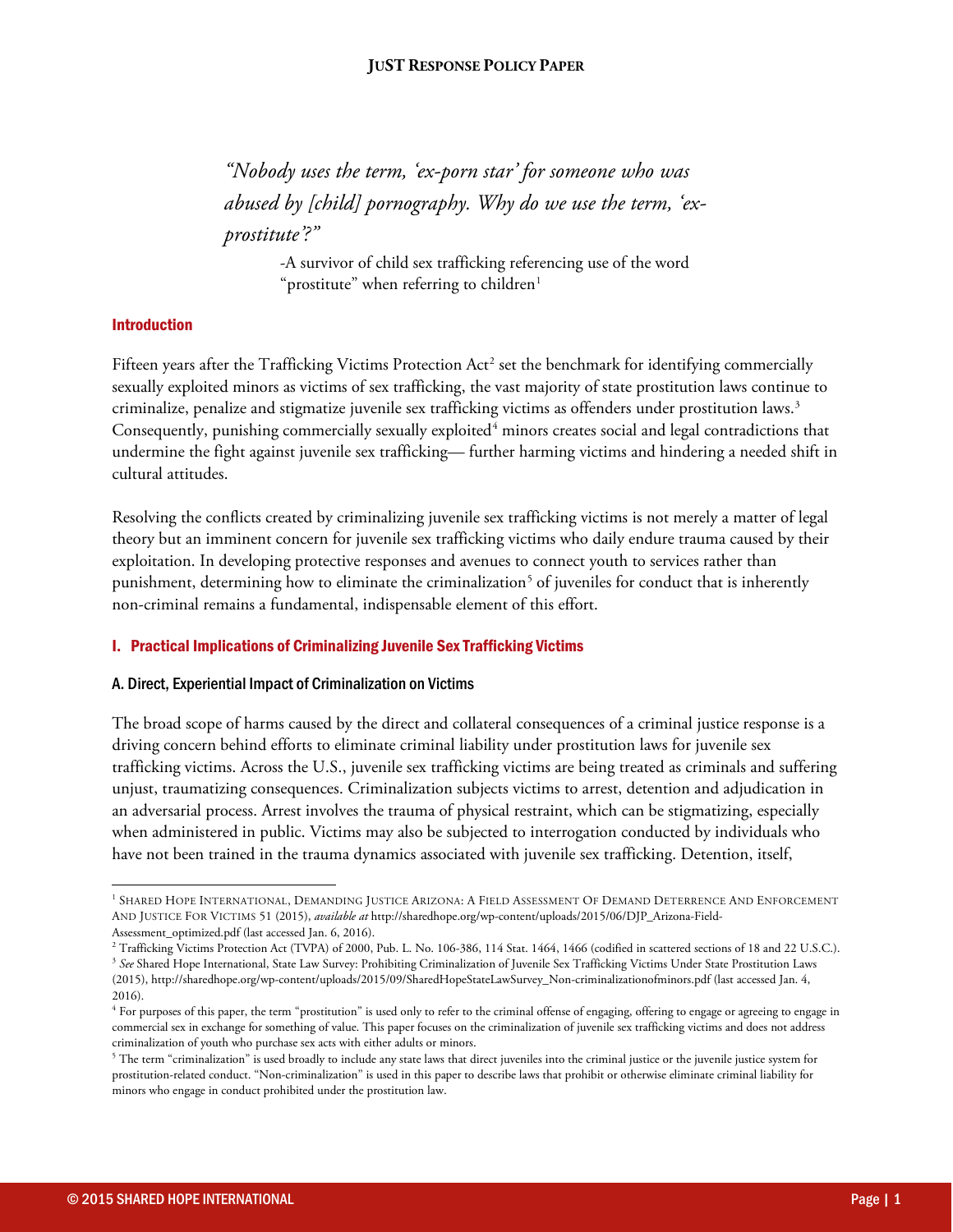#### **JUST RESPONSE POLICY PAPER**

involves additional restraint, deprivation of liberty and may involve strip searches and solitary confinement,<sup>[6](#page-2-0)</sup> which often further intensifies trauma already endured by trafficking victims. Moreover, detention facilities generally lack the resources to provide minor sex trafficking victims with trauma-informed specialized services, and when training and awareness are lacking among detention facility staff, detention facilities could even pose safety risks for detained victims.[7](#page-2-1)

Although established to protect the rights of the accused and even promote rehabilitation in the context of juvenile justice, criminal justice processes are nevertheless adversarial and risk re-traumatizing juvenile sex trafficking victims. Juvenile justice diversion programs and affirmative defense laws developed to mitigate the punitive nature of a criminal response do not avoid all of the harms of the criminal process since the burden remains on the juvenile victim to prove his or her victimization, sending the message that juvenile victims are responsible for the crimes and violence committed against them. Additionally, victims' traumatization may be compounded by having to testify about their exploitation in order to meet this evidentiary burden. Thus, even when a juvenile victim is able to avoid penalties from a conviction or delinquency adjudication by successfully asserting a defense or completing a diversion process, shifting this burden to victims can be traumatic and inherently unfair.

Charging victims with prostitution can also have a negative impact collectively on the overall fight against sex trafficking. The emotional toll of re-traumatizing victims through criminal justice or juvenile justice processes risks undermining relationships with those who seek to help and protect survivors, such as law enforcement, prosecutors, child welfare, and even service providers. Many traffickers align themselves alongside their victims against law enforcement as a control tactic; thus, criminalizing victims can strengthen the trauma bond and render victims less trustful of justice systems. [8](#page-2-2) A victim who faces prosecution for prostitution may also be reticent to disclose his or her commercial exploitation in other contexts. Hindering key relationships with first responders or other professionals seeking to help victims of sex trafficking may thwart the rapport necessary to support a victim's adherence to a service plan designed to keep vulnerable minors from being re-exploited and may inhibit victims' ready cooperation in investigations and prosecutions of perpetrators.<sup>[9](#page-2-3)</sup>

#### B. Implementation Concerns Regarding Non-criminalization

Safety concerns are commonly presented as an argument to continue criminalizing juveniles under prostitution laws, reasoning that without the ability to detain youth, which often requires criminal charges, and require victims' participation in services, victims will be left on the street or in dangerous, abusive situations and continue to be exploited. Although eliminating criminalization does not independently create an avenue for juvenile victims to access services, the risks of re-traumatization through arrest, detention and

<span id="page-2-0"></span> $\overline{\phantom{a}}$ <sup>6</sup> MALIKA SAADA SAAR, REBECCA EPSTEIN, LINDSAY ROSENTHAL, AND YASMIN VAFA, SEXUAL ABUSE TO PRISON PIPELINE: THE GIRLS' STORY 14 (2015).

<span id="page-2-1"></span><sup>7</sup> *Id.* at 12, 15. ("In addition, some girls experience new incidents of sexual victimization while in the system.").

<span id="page-2-2"></span><sup>8</sup> *See e.g.,* Nikki Trautman Baszynski, *Perception, Compulsion, and the "Victim-Criminal" Avoiding the Imposition of Criminality on Human Sex Trafficking Victims in Ohio*, OHIO ST. J. OF CRIM. L., Amici Blog (2014) http://moritzlaw.osu.edu/students/groups/osjcl/amici-blog/perceptioncompulsion-and-the-victim-criminal-avoiding-the-imposition-of-criminality-on-human-sex-trafficking-victims-in-ohio/ (". . . it legitimizes the stories and warnings traffickers feed their victims to persuade them not to seek help from authorities. Traffickers tell their victims that police will simply arrest them and throw them in jail and that they are not interested in helping them."). http://moritzlaw.osu.edu/students/groups/osjcl/amici-blog/perceptioncompulsion-and-the-victim-criminal-avoiding-the-imposition-of-criminality-on-human-sex-trafficking-victims-in-ohio/

<span id="page-2-3"></span><sup>9</sup> *See supra* not[e 1,](#page-1-5) DEMANDING JUSTICE ARIZONA at 49.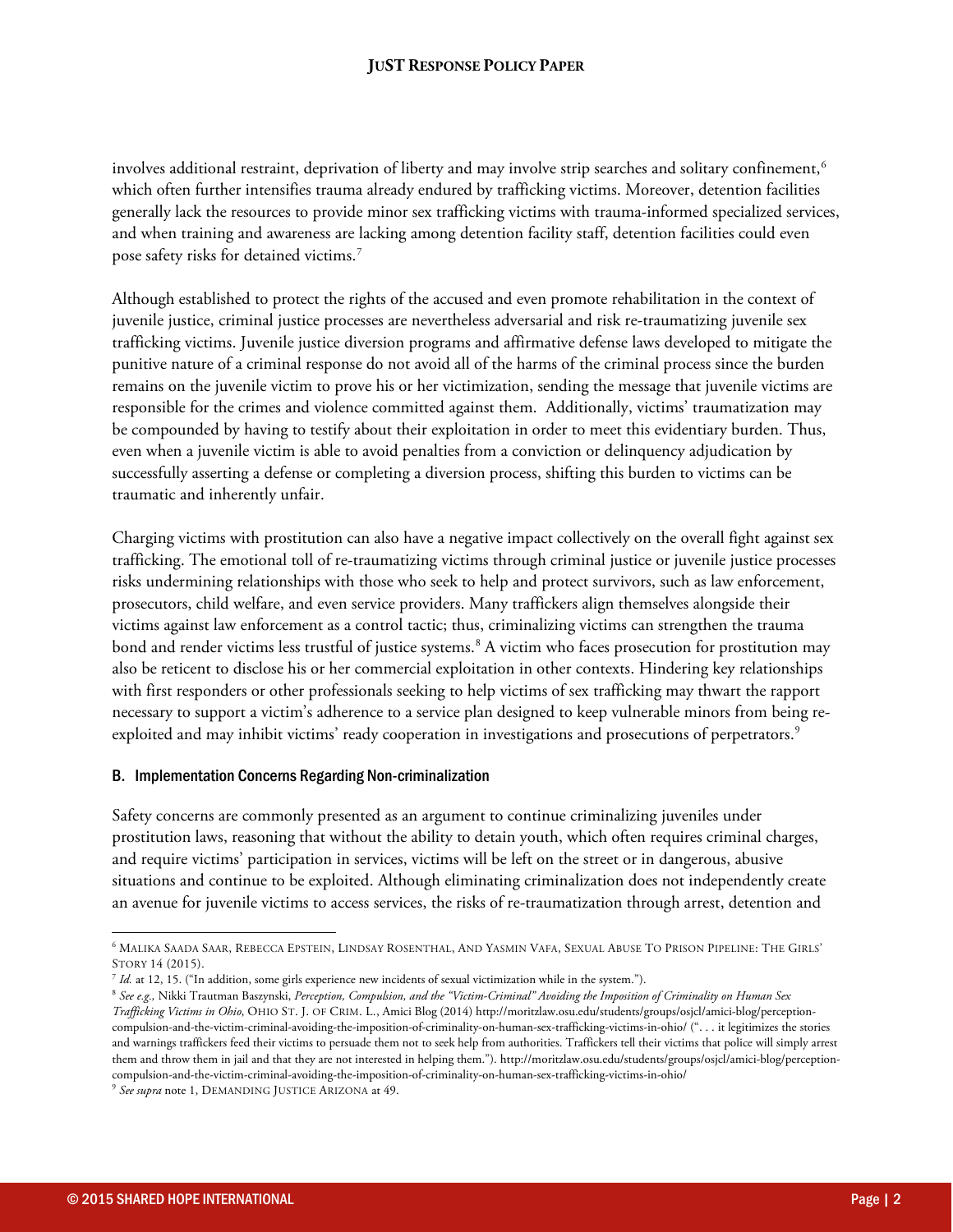#### **JUST RESPONSE POLICY PAPER**

adjudication reflect the potential harms of funneling already traumatized youth into a criminal justice response. The incongruity of these harms with the goal of connecting youth to services makes noncriminalization a necessary component when designing comprehensive protective system responses for juvenile sex trafficking victims, whether as a starting point for prompting change or as the ultimate goal of long term system response development.

#### C. Enabling Flawed Cultural Perceptions and Unfair, Harmful Stigmas

In addition to the negative emotional and psychological impact of criminalization on individual victims, codifying a non-criminal response to juvenile sex trafficking victims also helps to reshape cultural attitudes that have grown up around anachronistic perceptions of commercial sexual exploitation. A society's laws and mindset exist in a symbiotic relationship, each prodding the other forward. A law that coherently respects victim status and withholds criminal stigma from juvenile sex trafficking victims helps correct unjust, but prevalent, negative perceptions of commercially sexually exploited youth. As minors are classified as offenders under prostitution laws, society projects unfair stigmas onto juvenile victims as "child prostitutes."

These cultural and legal inconsistencies also tend to align with perceptions of victims based on their age. Although 16 and 17 year olds may appear less vulnerable than 10 year olds, older minors are also susceptible to victimization through sex trafficking. At first glance, older commercially sexually exploited teenagers may seem independent and even defiant, but these are often coping mechanisms developed from suffering various types of abuse. When society judges exploited youth for their own abuse, this judgment exacerbates their victimization, attaching an ostracizing stigma to these minor victims.

#### II. Legal Context for Non-Criminalization

The federal sex trafficking law and most state sex trafficking laws identify a commercially sexually exploited minor as a victim of sex trafficking, whether that child is 7 years old or seventeen years old, but that same child still faces criminal charges under the prostitution law in most states. Additionally, the laws of many states fail to recognize juvenile sex trafficking victims as child abuse victims under statutory rape laws simply because their form of sexual abuse is commercialized. The primary reason the criminalization of minors under state prostitution laws cannot be coherently reconciled with the federal sex trafficking law or the majority of state sex trafficking laws is because the conduct that makes the minor a victim of sex trafficking—engaging in commercial sex—is the same conduct that subjects that minor to prosecution under the prostitution law. From a legal perspective, non-criminalization is not only the fairest response to juvenile sex trafficking victims but also the most consistent with the purpose and intent of state and federal sex trafficking laws. Amongst legal scholars there is overwhelming agreement that criminalizing minors for prostitution is inconsistent with sex trafficking laws and inherently unfair.<sup>[10](#page-3-0)</sup>

l

<span id="page-3-0"></span><sup>10</sup> *E.g.*, Tessa L. Dysart, *Child, Victim, or Prostitute? Justice through Immunity for Prostituted Children*, 21 Duke J. Gender L. & Pol'y 255, 270-72 (2014) (discussing legal scholarship on non-criminalization).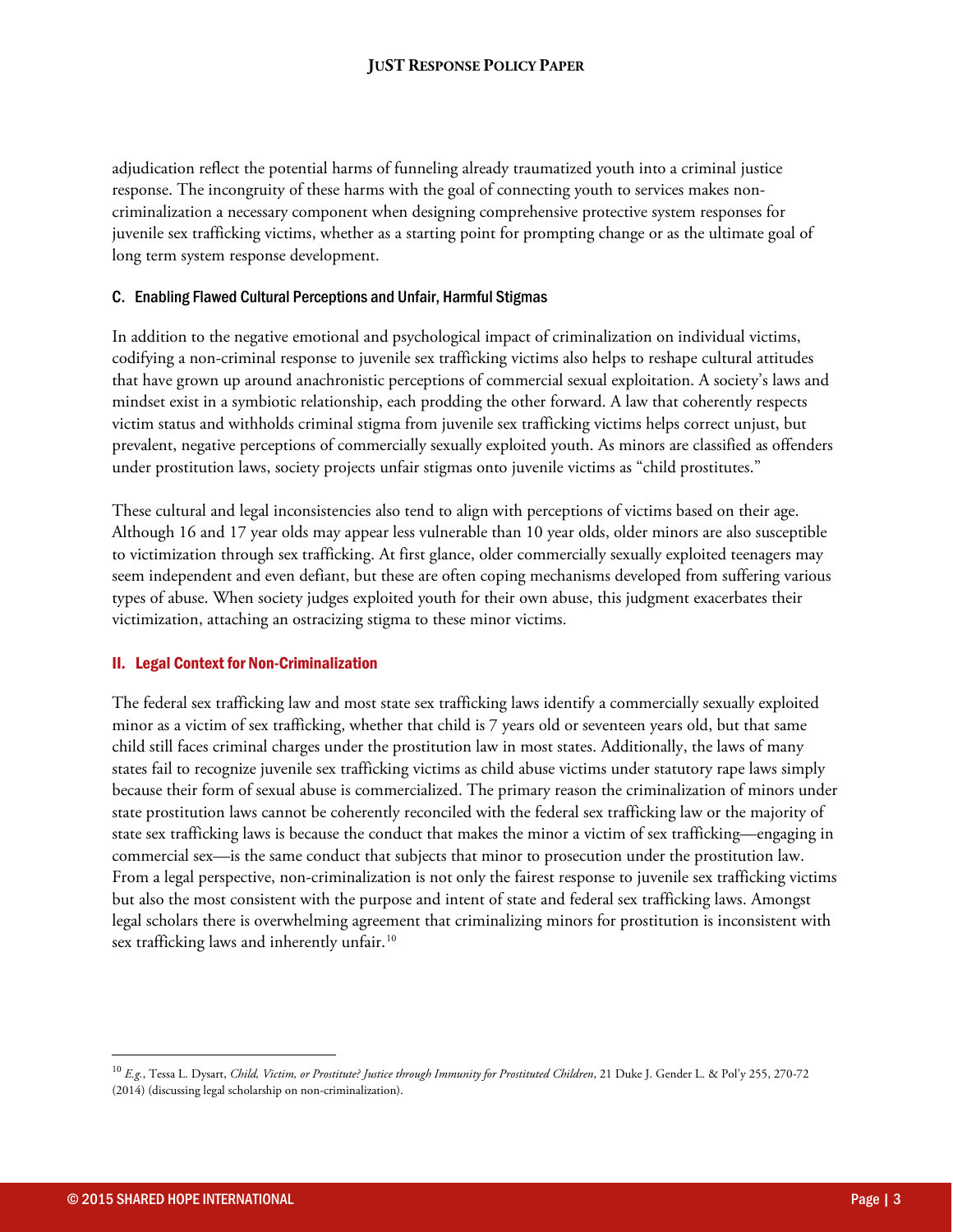#### A. Development of Non-criminalization Responses

In 2000, when the TVPA was enacted, it was a crime in almost all states<sup>[11](#page-4-0)</sup> and the District of Columbia to exchange sex acts for something of value regardless of whether the person exchanging sex acts for a fee was a minor or an adult. Almost a decade passed after enactment of the TVPA before states began to eliminate criminal liability for minors for prostitution.<sup>[12](#page-4-1)</sup> Recent years however demonstrate a growing trend toward eliminating the criminalization of minors. Since 2000, 14 states and the District of Columbia have enacted legislation eliminating criminal liability for some or all minors for prostitution offenses, [13](#page-4-2) while two other states have pending legislation that would eliminate criminalization of minors for prostitution.[14](#page-4-3) In addition, the Uniform Act on the Prevention of and Remedies for Human Trafficking (Uniform Act), which was approved for adoption by the states by the Uniform Law Commission in 2013, also provides for noncriminalization of juvenile sex trafficking victims, and four of the seven states that have adopted the Uniform Act adopted the non-criminalization provision.<sup>[15](#page-4-4)</sup>

#### B. Conflict of Laws

At the heart of acknowledging the victim status of juvenile sex trafficking victims is recognizing that juveniles are unable to consent to sell sexual services. Under the laws of many states, minors who are legally unable to consent to sex based on their age could simultaneously be criminalized for engaging in *commercial* sex. Another layer of incongruence is added by the fact that most of these states that criminalize minors engaged in commercial sex also define a commercially sexually exploited minor as a victim under the sex trafficking law.[16](#page-4-5) Thus, in moving toward a consistent national response to juvenile sex trafficking victims, the age of majority<sup>[17](#page-4-6)</sup> as defined under the federal and most state sex trafficking laws, rather than the age of consent, <sup>[18](#page-4-7)</sup> provides a more legally consistent bright line for eliminating criminal liability for juvenile sex trafficking victims under state prostitution laws. Specifically, the federal sex trafficking law as well as 46 states and the District of Columbia do not require proof of force, fraud or coercion when the victim of sex trafficking is under the age

http://sharedhope.org/wp-content/uploads/2015/08/Policy-Paper\_Eliminating-Third-Party-Control\_Final1.pdf (last accessed Jan. 6, 2016).

 $\overline{\phantom{a}}$ 

<span id="page-4-0"></span><sup>&</sup>lt;sup>11</sup> Rhode Island did not specifically criminalize prostitution until 2009. (2009 R.I. Pub. Ch. 185, 2009 R.I. HB 5044). Michigan criminalized prostitution but excluded minors under 17 from application of the law until 2002 when the maximum age of culpability under the prostitution law was lowered to 16. *See* Mich. Comp. Laws Ann. § 750.448 as amended by House Bill 5449. (2002 Mi. P.A. 45; 2001 Mi. HB 5449).

<span id="page-4-1"></span><sup>&</sup>lt;sup>12</sup> In 2010, Connecticut enacted Senate Bill 153 which eliminated criminal liability for prostitution for minors under the age of 16. S.B. 153, 2010 Gen. Assemb., Reg. Sess. (Conn. 2010). In 2010, Illinois also amended its prostitution laws to eliminate criminal liability for all minors under the age of 18. 2010 Ill. Laws 6931, Public Act 096-1464. In 2011, Tennessee also amended its prostitution laws to exclude minors from criminal liability. 2011 Tenn. Public Acts 377.

<span id="page-4-2"></span><sup>13</sup> *See* State Law Survey: Prohibiting Criminalization of Juvenile Sex Trafficking Victims Under State Prostitution Laws, *supra* not[e 3.](#page-1-6)

<span id="page-4-3"></span><sup>14</sup> S.B. 851, 2015 Gen. Assemb., Reg. Sess. (Pa. 2015); S.B. 200/A.B. 267, 2015 Leg., Reg. Sess. (Wis. 2015).

<span id="page-4-4"></span><sup>&</sup>lt;sup>15</sup> According to the Uniform Act Enactment Status Map, the following seven states have adopted some aspect of the Uniform Act: Delaware, Louisiana, Pennsylvania, Montana, North Dakota, New Hampshire and South Carolina. Montana, North Dakota, New Hampshire and South Carolina adopted the partial non-criminalization provided in the Uniform Act. Uniform Law Commission, Prevention of and Remedies for Human Trafficking Enactment Status Map,

<span id="page-4-5"></span>http://www.uniformlaws.org/Act.aspx?title=Prevention%20of%20and%20Remedies%20for%20Human%20Trafficking (last accessed Jan. 6, 2016). <sup>16</sup> Shared Hope International, Eliminating the Third Party Control Barrier to Identifying Juvenile Sex Trafficking Victims, (August 2015),

<span id="page-4-6"></span><sup>&</sup>lt;sup>17</sup> The age of majority ranges from 18 to 21. While the age of majority is higher in Mississippi (age 21) and Alabama (age 19), the remaining states set the age of majority at 18.

<span id="page-4-7"></span><sup>&</sup>lt;sup>18</sup> See SHARED HOPE INTERNATIONAL, DEMANDING JUSTICE REPORT, Appendix: State Law Survey of Base Penalties for Buyers of Sex Acts with a Minor, pgs 114-19 (2014), *available at* http://sharedhope.org/wp-content/uploads/2014/08/Demanding\_Justice\_Report\_2014.pdf (last accessed Jan.

<sup>6, 2016).</sup>